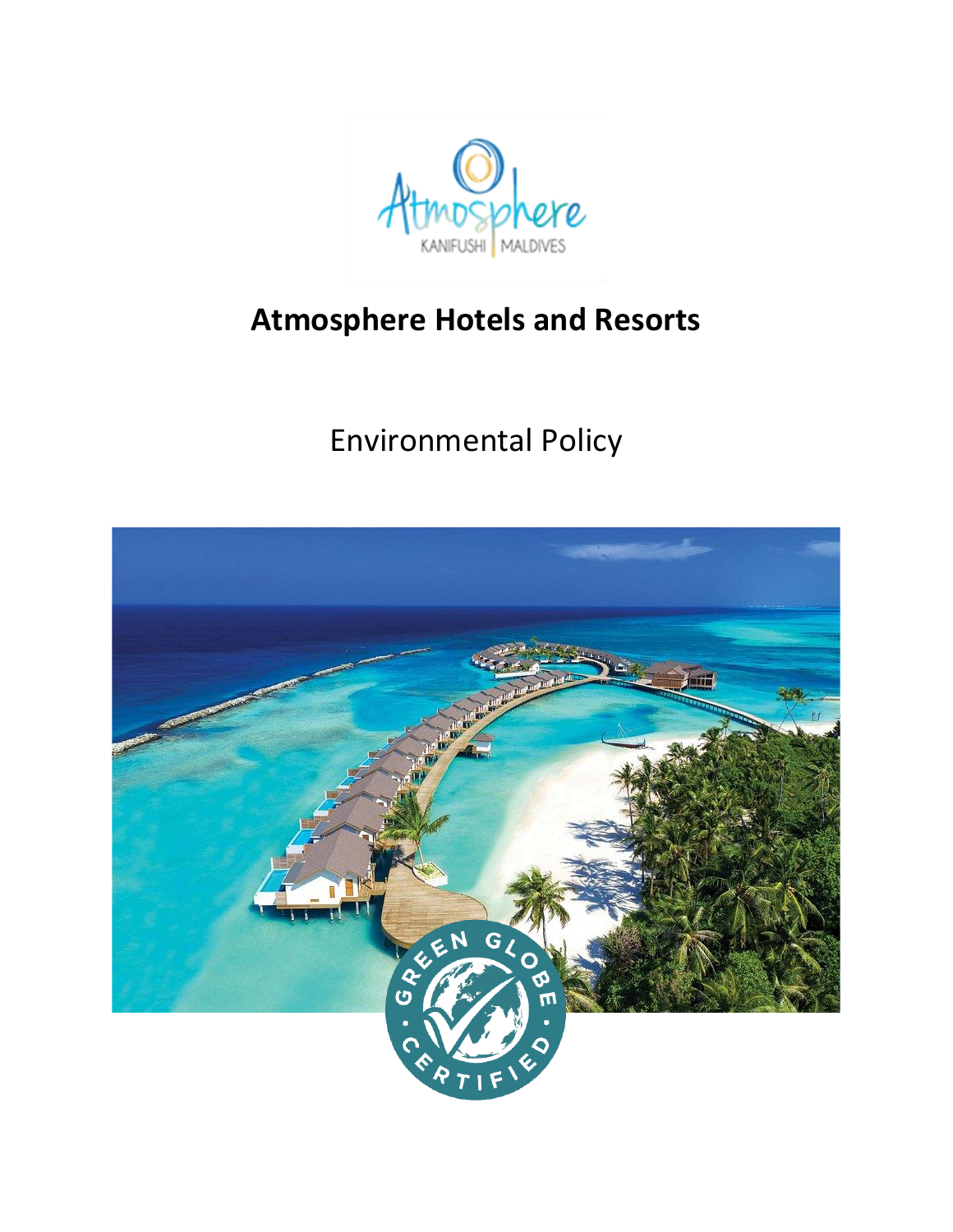# **Record of Revisions**

| <b>REV NO.</b> | <b>REV DATE</b> | <b>BRIEF DETAILS</b>                                                                                    | <b>ENTERED BY</b> |
|----------------|-----------------|---------------------------------------------------------------------------------------------------------|-------------------|
| $\mathbf{1}$   | 01/10/20        | No changes have been made                                                                               | Corporate office  |
| $\overline{2}$ | 01/10/21        | No changes have been made                                                                               | Corporate office  |
| 3              | 01/03/22        | Changes were made in sections in section 4 (Waste) and 8<br>(Biodiversity and Protection of wild life). | Corporate office  |
|                |                 |                                                                                                         |                   |
|                |                 |                                                                                                         |                   |
|                |                 |                                                                                                         |                   |
|                |                 |                                                                                                         |                   |
|                |                 |                                                                                                         |                   |
|                |                 |                                                                                                         |                   |
|                |                 |                                                                                                         |                   |
|                |                 |                                                                                                         |                   |
|                |                 |                                                                                                         |                   |
|                |                 |                                                                                                         |                   |
|                |                 |                                                                                                         |                   |
|                |                 |                                                                                                         |                   |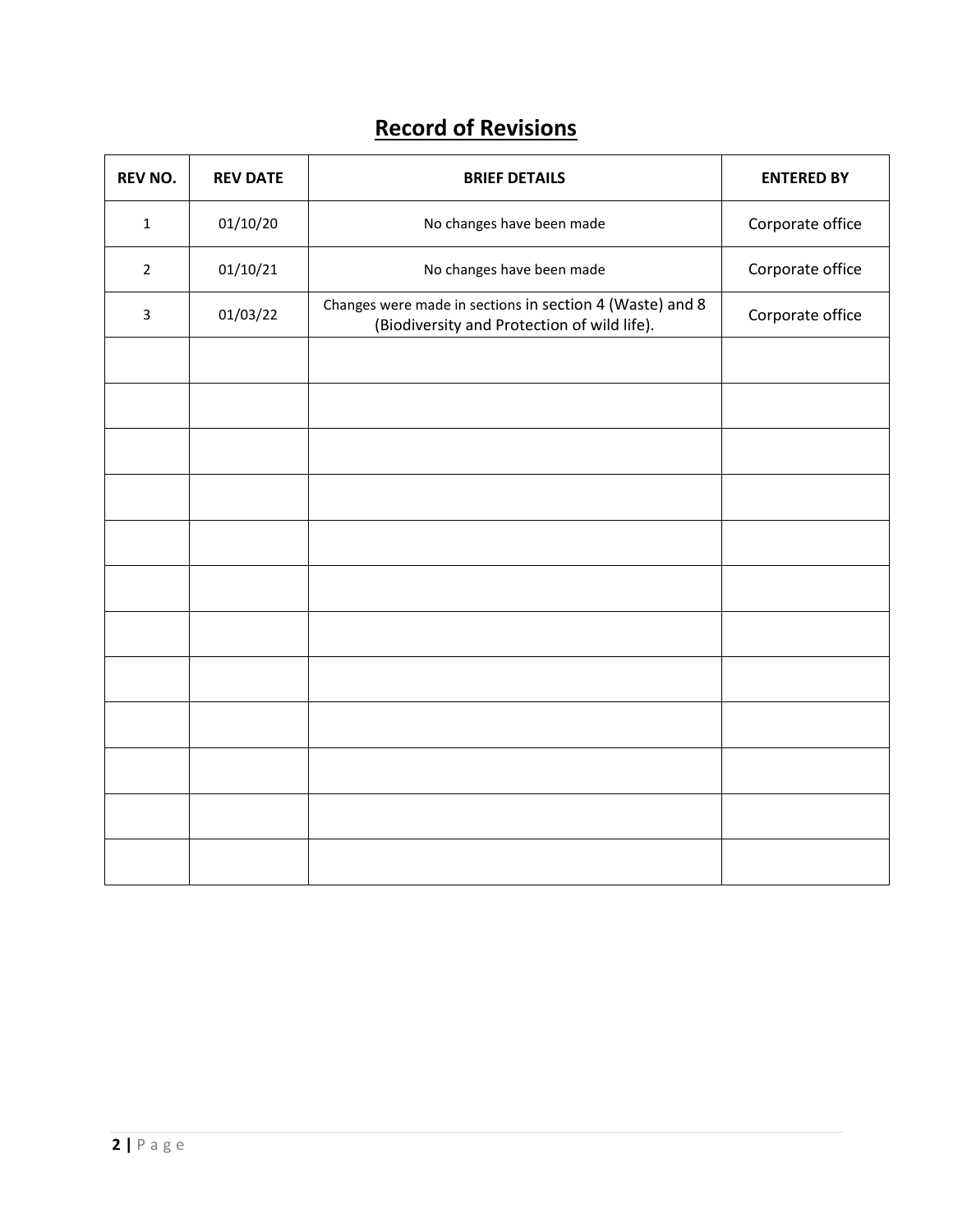| <b>Policy Title</b>  | <b>Environmental Policy</b> | Reference               | OpProc_1900618_10<br>Rev <sub>3</sub> |
|----------------------|-----------------------------|-------------------------|---------------------------------------|
| <b>Policy Group</b>  |                             | First issue date        | June 2019                             |
| <b>Issued by</b>     | <b>Executive Office</b>     | Previous revision date. | October 2021                          |
| <b>Applicable to</b> | Resort                      | Last revision date      | <b>March 2022</b>                     |

# **Policy Statement**

We, at Atmosphere Hotels and Resorts, are conscious of global environmental issues and acknowledge our responsibility towards the environment. While the well-being of our guests remains on the forefront, we commit ourselves to carry out operationsin a sustainable manner, taking every step to minimize operational impact on, and preserve the environment wherever we operate.

#### **In delivering this commitment, Atmosphere Hotels and Resorts will endeavor to:**

- Meet or exceed applicable environmental legislations, environmental standards and best practices.
- Monitor & document Energy consumption & related emissions daily & analyze monthly, quarterly & annually for review with the objective of reducing energy consumption & related emissions by **2%** or more in relation to the energy consumption & resultant emissions specified in the annual plan for the financial year.
- Value and preserve the natural and cultural heritage of our properties, thus enabling our guests to enjoy an authentically local experience.
- Promote efficient use of materials and resources across our property, especially water and energy.
- Work diligently to minimize our waste stream by reusing, recycling and conserving natural resources, particularly through energy and water conservation.
- Set sound environmental and social objectives and targets, integrate a process of review and issue progress reports on a periodic basis.
- Continually identify opportunities for improvement of our environmentalmanagement system.
- Promote awareness and educate employees on environmental issues and sustainable working practices.
- Engage our guests, team members, suppliers, contractors and the local community in our initiatives to preserve the environment and consider their opinions/ feedback when setting our Environmental programs and procedures.
- Conduct Environmentally Preferable Purchasing.
- Participate in efforts to improve environmental protection at local and national levels.

#### **Objective**

This policy is intended to guide our property towards sustainable management.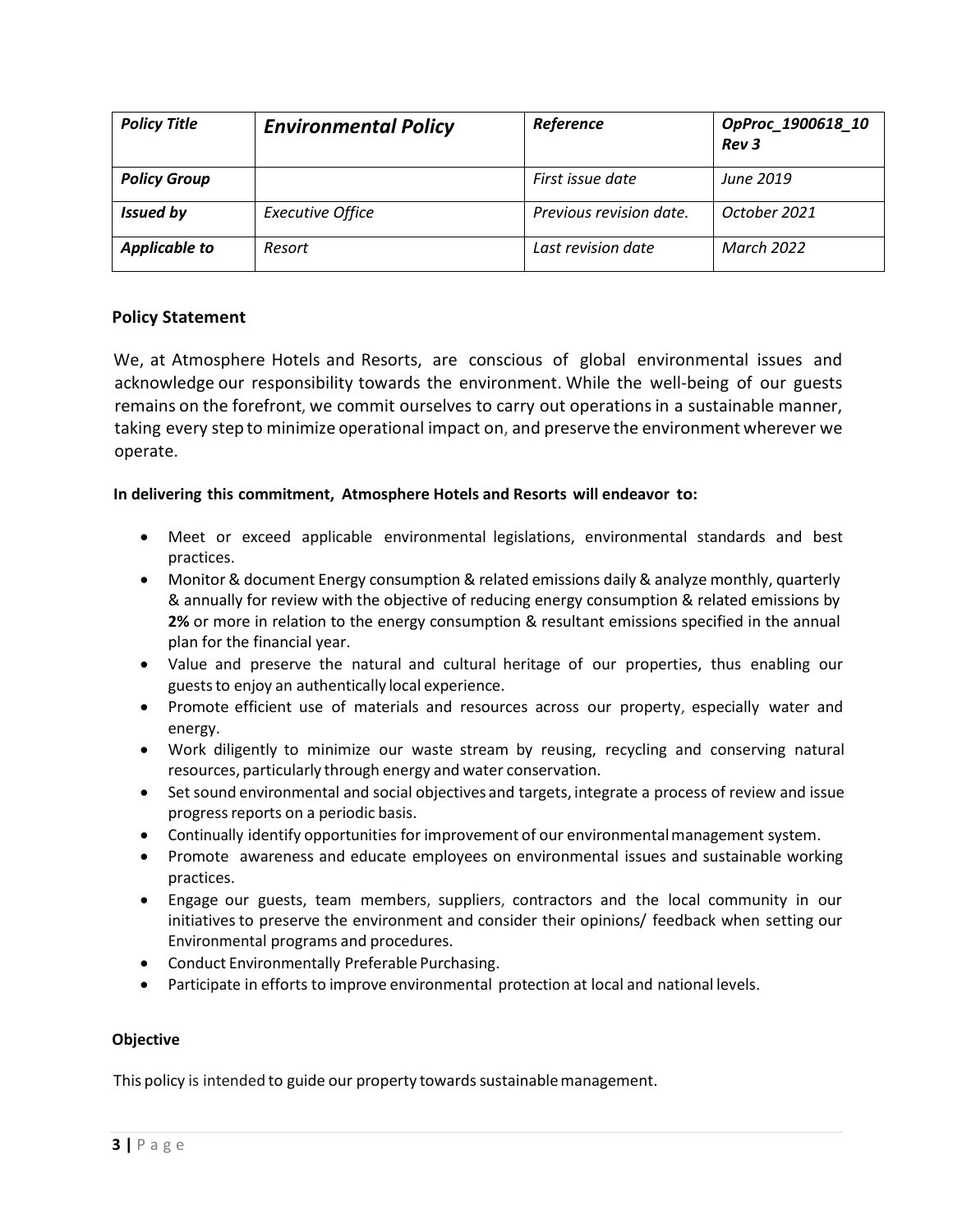# **1.** *ENVIRONMENTAL AWARENESS*

- We will maintain awareness among our team members on environmental issues, preservation of local cultures and the necessity for everyone to act in a responsible manner.
- We will communicate to our team members the environmental practices that need to be implemented at the workplace as well as other simple environment-friendly measures that they can apply in their everyday lives.
- We will encourage our team members to participate in and support environmental initiatives.
- We will communicate our environmental commitment to guests and give them an option to support us in our green initiative.
- We will extend awareness on environmental issues and best sustainability practices to the local community.

# *2. ENERGY*

Reducing energy consumptionwill help to reduce environmental impact and at the same time lower energy costs. In order to minimize energy consumption, we will:

- Take steps to make our workplace more energy efficient
- Reduce the use of fossil fuels and opt for renewable energies
- Maintain our machinery and equipment in good working condition
- Opt for energy efficient equipment and low energy appliances
- Ensure optimal use of plant and machinery
- Use timers, sensors and other devices that regulate energy consumption
- Make use of solar energy wherever applicable
- Reduce loss of energy, for example by using insulated pipes to carry hot or chilled fluids
- Set objectives for limiting consumption regularly monitor progress and improve processes
- Implementation of SOLAR project across AHR

#### *3. WATER*

With global warming, particularly pertaining to the Maldives, sources of freshwater are very scarce and limited to a few natural wells. Water conservation is therefore becoming essential and as a responsible company, we will:

- Using sea water, a free resource, to generate water for the entire resort
- Reduce water losses by regularly checking for leaks
- Install sensors, regulators and other water saving devices i.e. sensor-controlled men's urinals
- Ensure efficient use of laundry equipment
- Sensitize both employees and guests on the responsible use of water
- $\bullet$  Offer to guests the option of reusing towels and sheets
- Limit the use of de-salinized water by
	- o Capturing and using rainwater wherever possible
	- o Using recycled greywater for irrigation
- Set targets for minimizing water consumption, monitor and analyze periodically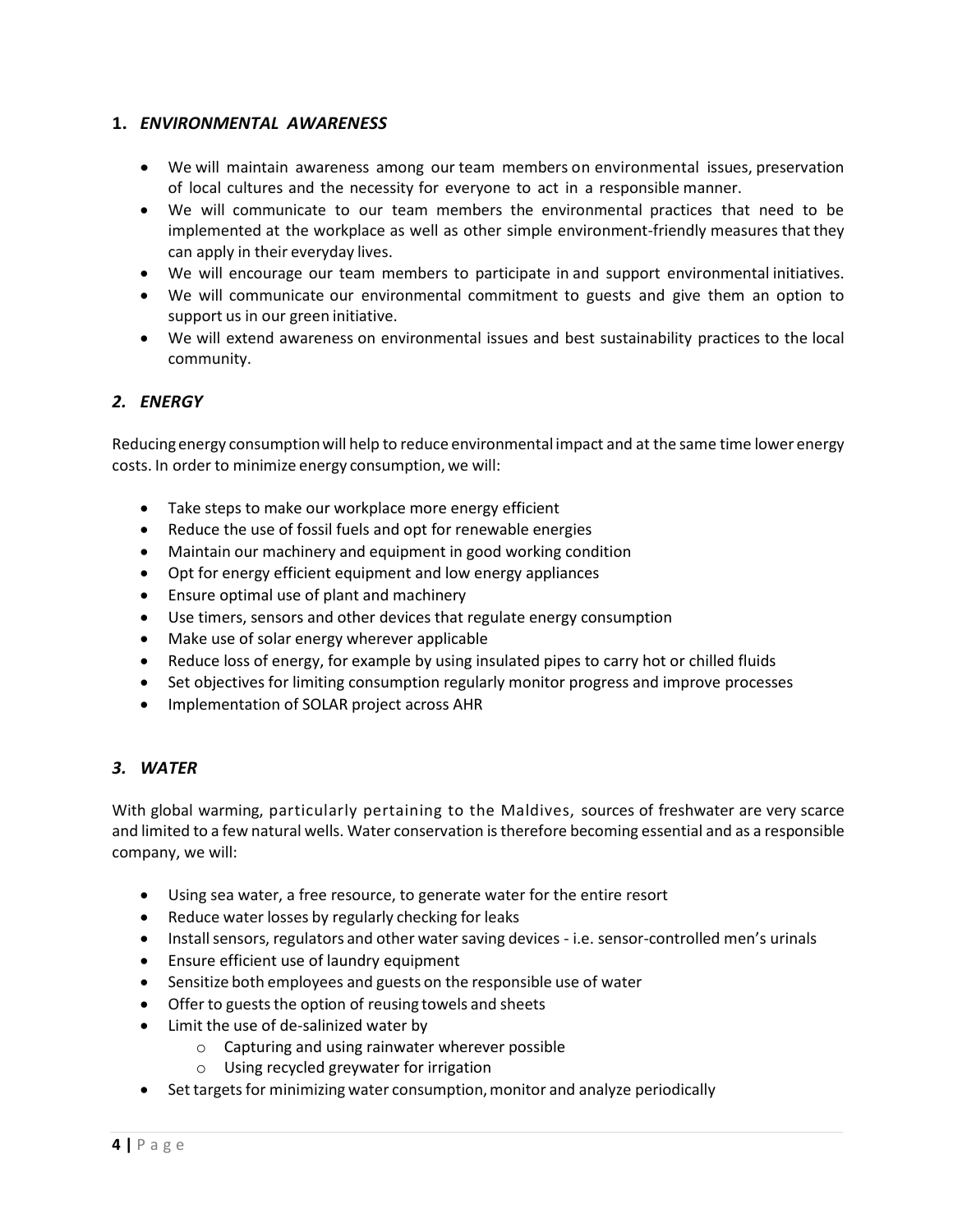• Continually find waysto reduce water consumption

### *4. WASTE*

We generate waste that constitutes a major pollutant, affecting both the environment and public health. We will do our utmost to avoid, recycle and reuse in order to reduce its impact on the environment. Our Waste Management Plan will include the following:

- Limit the use of disposable packaging for the resort supplies, whenever possible
- Use compostable and bio-degradable products and materials, whenever the option is available
- Limit individual packaging of hygiene products in bedrooms
- Organize sorting and separating of recyclable wastes
- Collect and recycle cooking oil for permitted uses
- Compost our garden green waste for nutrient rich natural fertilizer
- Organize recycling of materials such as paper/cardboard/glass/plastic packaging, metal cans, ink cartridges, restaurant organic waste, etc.
- Liaising with 3<sup>rd</sup> Party recycling companies such as Parley for Oceans and Secure Bag
- Engage in projects with the local community for the reuse of recycled materials
- Safely dispose of hazardous wastes such as batteries, electrical and electronic devices, fluorescent bulbs/tubes, etc.
- Organize and/or support clean-up of the surrounding environment
- Implementing BIO GAS project across AHR

#### *5. GREEN PROCUREMENT (ENVIRONMENTALLY PREFERABLE PURCHASING)*

Green procurement or Environmentally Preferable Purchasing (EPP) is the practice of procuring products and services that are less harmful to the environment (land, air and water) and all species that depend on the environment for survival. Green products are those that are produced with less harmful materials or which upon usage or consumption would have a minimal impact on the environment.

We will carry out EPP whenever green options are available, while giving due consideration to guests' satisfaction, company standards and reasonable costing.

Our green purchasing measures will include the following:

- Encourage and favour eco-friendly and power-efficient products
- Prefer recycled, compostable and bio-degradable products
- Buy seasonal and locally produced goods as far as possible and thus avoid transport energy
- Buy in bulk to reduce packaging wastes
- Favourorganic fertilizers and less harmful cleaning agents
- Prefer eco-friendly designs and eco-labeled products
- Prefer to purchase from a source that is less polluting or uses clean technology
- Encourage and prefer vendors who use recycled packaging material. Explore the possibilities of further reuse and/or recycling with the vendor
- Green the supply chain by seeking vendors who share our values and have in place an environment management system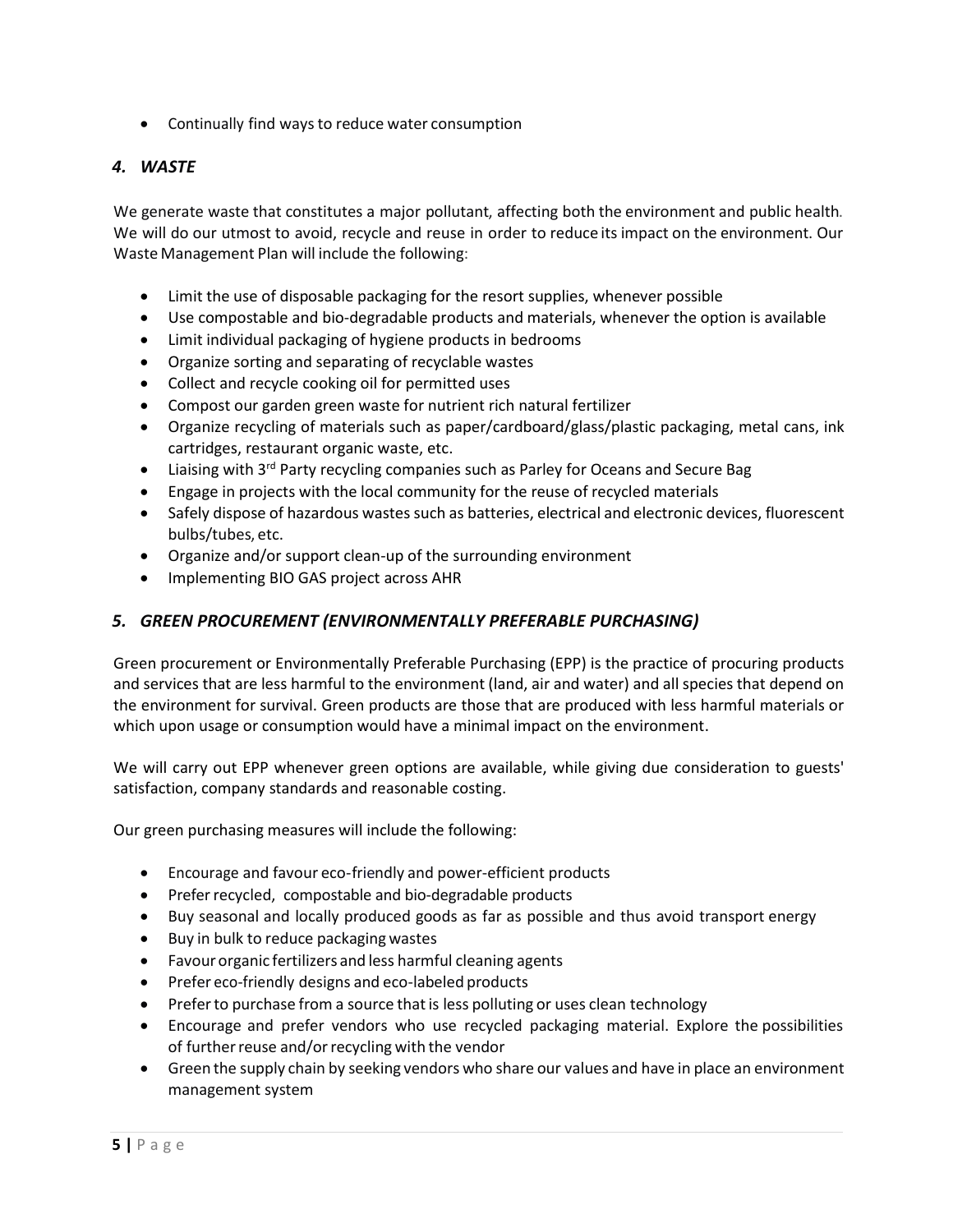# *6. DESTINATION PROTECTION*

The natural environment is one of the primary attractions for leisure visitors. In order to develop sustainable tourism, we will:

- Ensure protection of the natural and cultural values of the area while developing and creating recreational facilities and activities for our guests
- Participate in efforts to restore habitat whenever possible
- Promote local food, entertainment, culture and cottage industry
- Engage with local people when developing cultural attractions
- Offer guests souvenirs of a local nature and making, and which are made of eco-friendly products
- Provide guests with a list of environment-friendly products and local souvenirs that they may shop

# *7. CONSERVATION OF MARINE LIFE AND REEFS*

The ocean and the reefs are home to numerous sea creatures and plants, many of which are fragile and endangered. We will take every possible step towards the conservation of marine life and protection of our reefs.

Measures taken by our property will include:

- Ensuring wastewater is not discharged in the ocean
- Using ecological or organic fertilizers
- Sensitizing our team members and guests about the negative environmental impact of littering on the beach and in the sea
- Ensuring all trash are properly disposed of and no debris are left hanging on the beach
- Sensitizing our guests and ensuring with service providers that snorkeling and diving are practiced in a way that does not affect our coral reef
- Encouraging and supporting clean-up of the marine and coastal environment
- Complying with local conservation policies, for e.g., by coral transplanting for coral rejuvenation
- Keeping boats clean and in proper working condition in order to minimize noise pollution
- Plant trees as they reduce runoff into the oceans and contribute to reversing the warming of our Planet and the rising temperatures of our oceans
- Keeping the IUCN Red List and national conservation list species with habitats in areas affected by its operations by levels of extinction risk.

#### *8. BIODIVERSITY AND PROTECTION OF WILD LIFE*

Biodiversity boosts ecosystem productivity where each species, no matter how small, has an important role to play. In order to protect biodiversity, we will:

- Reduce our use of insecticides, weed killers, fungicides
- Use organic fertilizers
- Use environmentally friendly products for cleaning
- Buy sustainably harvested seafood and agricultural products
- Water plants in a rational way